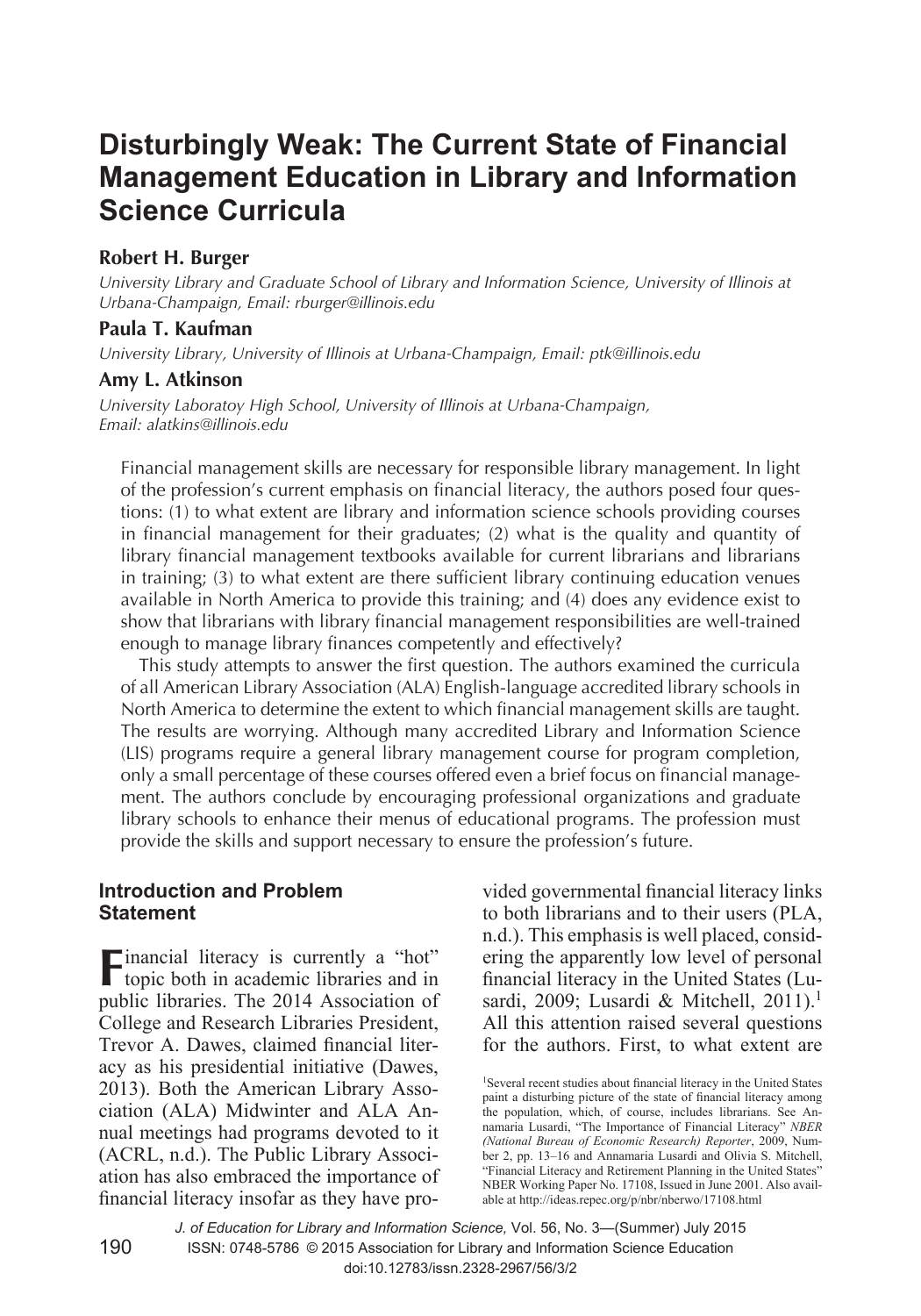library and information science schools providing courses in financial management for their graduates? Second, what is the quality and quantity of library financial management textbooks available for current librarians and librarians in training? Third, to what extent are there sufficient library continuing education venues available in North America to provide this training? Fourth and finally, does any evidence exist to show that librarians with library financial management responsibilities are well-trained enough to manage library finances competently and effectively? After all, if North American library professionals are intent on ensuring that their patrons are financially literate, they themselves certainly should be so, too.

All of these are legitimate research questions that deserve investigation. This paper will focus on the first question, relating to the library and information science (LIS) curricula in English-speaking ALA accredited LIS schools in North America. We chose to investigate this first question for several reasons. First of all, no one has yet carried out a comprehensive survey of this part of the LIS curricula. Second, given current pressures on financial resources for libraries in all sectors, it appears to us that there is in fact an *increasing* need for library managers at all levels to be knowledgeable about financial management. Frequent articles in the library press reveal that more accountability for the financial condition of libraries is being demanded, especially for public libraries. That is, taxpayers and other stakeholders seem no longer content to fund libraries as a public good without question. Libraries are being asked to prove their economic value to the community served and to demonstrate that the financial resources available to them are being managed responsibly and in accordance with the appropriate standards and best practices. Such views may reflect the monetization of former cultural goods, leading to the notion that everything has a dollar value (Sandel, 2012) and that in order to receive tax funds or tuition money,

libraries must prove their worth to funding authorities. Financially knowledgeable leaders are in a stronger position to work with their supervisors and boards, to make stronger cases for increased or steady financing, to develop strategic approaches to financial matters, and to lead and educate their employees than are unknowledgeable leaders. Library managers need to be well grounded in a comprehensive array of financial management principles.

In addition, embezzlement in libraries no longer seems to be an isolated phenomenon. Reports of embezzlement and other financial malfeasance undermine public trust in the institution and the acts themselves threaten its future. Although such criminal acts do not occur often and the amounts stolen are modest compared to other white-collar crimes, Snyder (2006, p. vi) notes that "fraud and embezzlement have a long history in the profession of librarianship." He goes on to cite occurrences in the past including that of Klas Linderfelt, who was director of the Milwaukee Public Library and president of the American Library Association from 1891 to 1892. Linderfelt embezzled \$9,000 (over \$100,000 in today's dollars) from his library. Snyder's book, while focused on how to prevent fraud and embezzlement in libraries, offers many examples to illustrate the ways in which a determined thief can thwart trusting and financial management-challenged librarians Managers and others who are not knowledgeable about financial management do not have the skills necessary to determine if adequate internal controls have been implemented or if the financial statements fairly and accurately represent the financial status of the library.

Existing library literature (discussed below) supports this need in the profession and the current inadequacy of financial management training. It also offers insight into skills that are both inarguably valuable and increasingly necessary to the field of librarianship. However, for present or future library managers, the financial train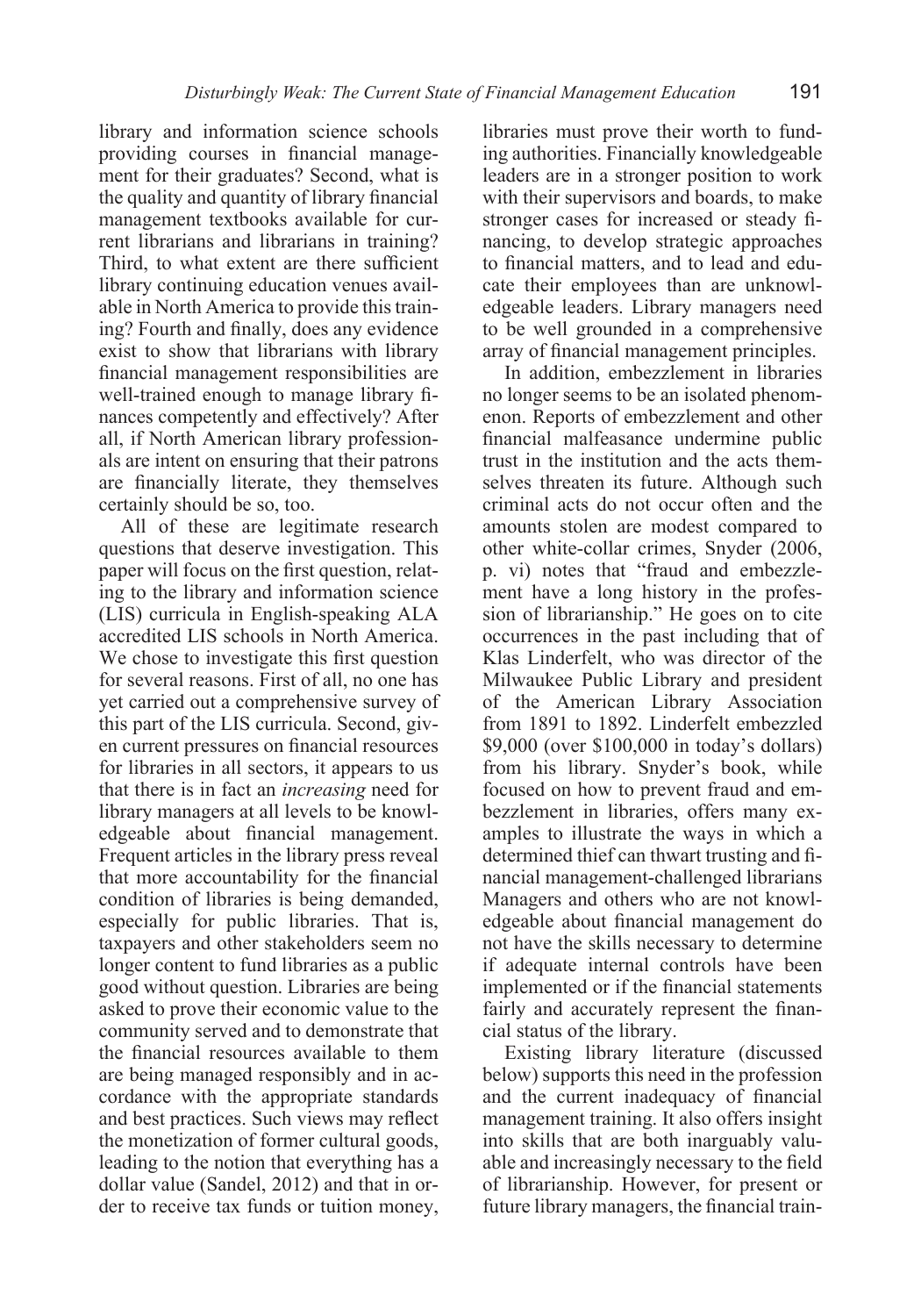ing needed to keep their institutions afloat so as to continue serving the greater good is difficult to acquire through LIS professional education programs. Compounding the issue is a misapprehension (frequently encountered anecdotally by the authors) that LIS grads don't have budget responsibilities in their first jobs. This misconception not only potentially lowers motivation to incorporate such training into LIS curricula, it also overlooks the fact that among recent graduates, many are thrown into responsibilities that may require basic financial/budget knowledge (e.g., collection development), some will immediately assume leadership of small libraries, and still others may have many years of nonprofessional library experience and be excellent candidates for directorships or assistant directorships, both of which require financial management skills.

## **Literature Review**

A survey of the literature failed to find discourse or references to financial management instruction throughout LIS curricula. More frequently found are calls for libraries to offer personal financial awareness and training to their patrons, particularly in light of the recent recession. This patron or public-centered perspective extends to attitudes toward LIS coursework, as recent articles in *American Libraries* demonstrate. A. Wise's 2013 article, "LIS on the Job," aptly begins, "As states continue to report decreases in library funding, budget cuts remain a persistent issue for libraries. The situation demands that library schools produce well-educated students with real-world experience who can work within today's constraints" (p. 38). Wise then promptly calls for increased attention to data curation skills and practical training (e.g., practica) within degree programs (Wise, 2013). Similarly, in "What's New in LIS Schools," Beverly Goldberg (2012) stresses collaboration, navigation, and data curation skills as necessary components of LIS professionals' toolkits before positing that libraries and librarians will play a central role in helping avoid the next financial meltdown, mentioned there in the form of "visual analytics for financial systemic risk analysis" (p. 26)

The literature is not entirely bereft of insight and prescience into the need for financial management training. As Purtell and Fossett (2010) note in the thorough and invigorating *Beyond Budgeting: Public-Service Financial Education in the 21st* Century, "adequate financial resources are essential to accomplishing almost any public-service mission, and even generalist managers need to have skills for making sensible decisions about where and how to spend money" (p. 97). Another such exception appears in a January 2002 conversation between Kent Boese of *The Bottom Line* and Ken Haycock, then-director of the Graduate School of Library, Archival, and Information Science at the University of British Columbia, discussing the key financial issues facings libraries and librarians:

*TBL*: Are library schools doing enough to prepare librarians to be sound financial managers?

*Haycock*: No. Financial management is typically one class in a required management course, and some programs do not even have a required general course in management. At the same time, graduates are moving more quickly into management positions. You tell me: is three hours of instruction sufficient to manage hundred of thousands of dollars of resources and personnel? Of course, one could say the same thing of many other areas too. In defense of the schools, employers are reluctant to pay higher salaries for a longer education. (p. 47)

MacKenzie and Smith make similar observations in "Management Education for Library Directors: Are Graduate Library Programs Providing Future Library Directors With the Skills and Knowledge They Will Need?" (2009). Though their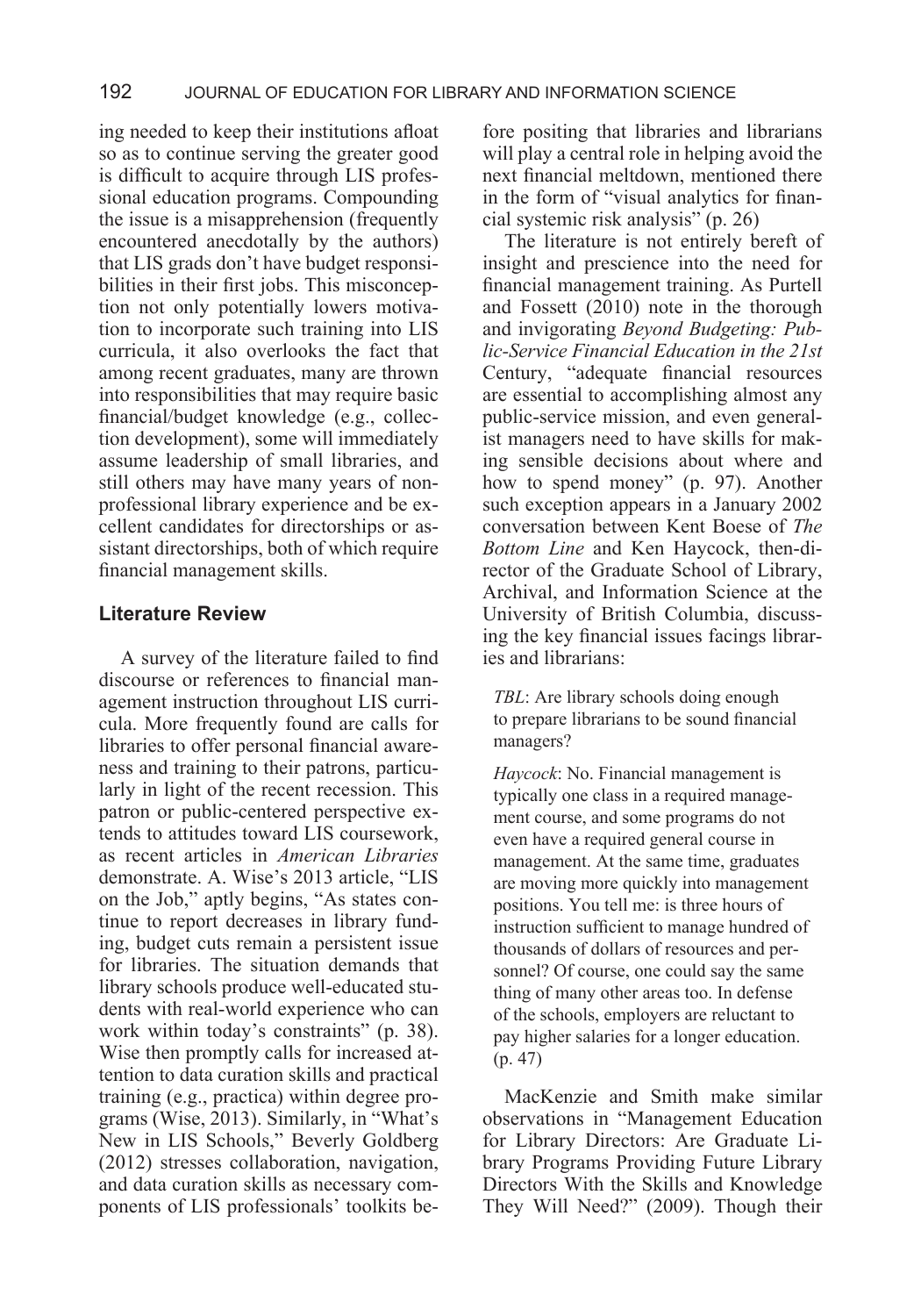survey of forty-eight ALA-accredited LIS programs considered management course content more generally, their results are telling: a list of 30 topics addressed within these courses did not contain financial management as an area of study. As the authors remark, "the results of this exploratory study reveal a limited focus on management education within the graduate library degree" (p. 141)—a conclusion mirrored and compounded in our financefocused findings.

If the literature rarely speaks to this lack, it fares little better with filling the void. Library-centered tutorial type articles with practical instruction for professionals seldom appear in database and journal searches. Those now-and-future managers seeking clear advice have more to gain from articles directed toward library trustees, such as Glen Holt's nineitem list, "Financial Responsibilities of Library Boards" (2005). While brief, the roster of trustee responsibilities provides current and potential managers with a basic vocabulary and set of concepts for more in-depth exploration; indeed, even those practitioners whose management education included an entire session on budgeting might benefit from investigating Holt's principles of appropriateness of expenditures, satisfactory reserves, and risk management.

This situation hearkens back to *Beyond Budgeting* (2010), Purtell and Fossett's call for more sophisticated financial management training for public service personnel. Spurred by a seeming disconnect between management training and the realities of the financial world, they advocate for core financial courses that serve both generalists and those who will continue with studies focused on finance, arguing:

the core course must go beyond the budgeting aspects of managerial finance and include a broader array of planning and analytical tools. We need to prepare students to be informed users of financial information, prudent managers of financial

specialists, and informed consumers of financial-advisory services. In essence, they need to be able to ask the right questions, interpret the results, know when to ask for assistance and, on occasion, complete a simple analysis for their own use. (p. 102)

With increased demands of accountability, crippling budget cuts, and calls to run libraries like businesses (and counter arguments such as Will Manley's 2002 "Run Business Like a Library"), it stands to reason that library professionals, particularly managers, should understand the language and issues at hand. Libraries may opt to do as Terrance Cottrell advises in "Retreat. Reveal. Retain." (2012) and maximize staff retreats by using them as financial training (namely budget-centric) workshops—a viable if superficial option when both professional development funds and relevant opportunities are in short supply. More challenging to implement but more durable and rewarding: altering curricula, as suggested by Purtell and Fossett (2010), to create not only flexible, financially savvy managers, but also "scholars who can generate the research necessary for developing a public-service managerial-finance literature that is as robust and as practical as the work our colleagues in business schools produce for their stakeholders" (p. 108).

To determine to what extent education that provides knowledge of budgets and financial management is available to LIS students and practicing librarians, we examined the 2014 academic year LIS curricula of all English based ALA-accredited library schools in North America.

## **Methodology and Findings**

To analyze the extent of financial management training across LIS curricula, we surveyed the English-language websites of fifty-six library and information science programs, fifty of which have full ALA accreditation and six which have conditional accreditation. Our findings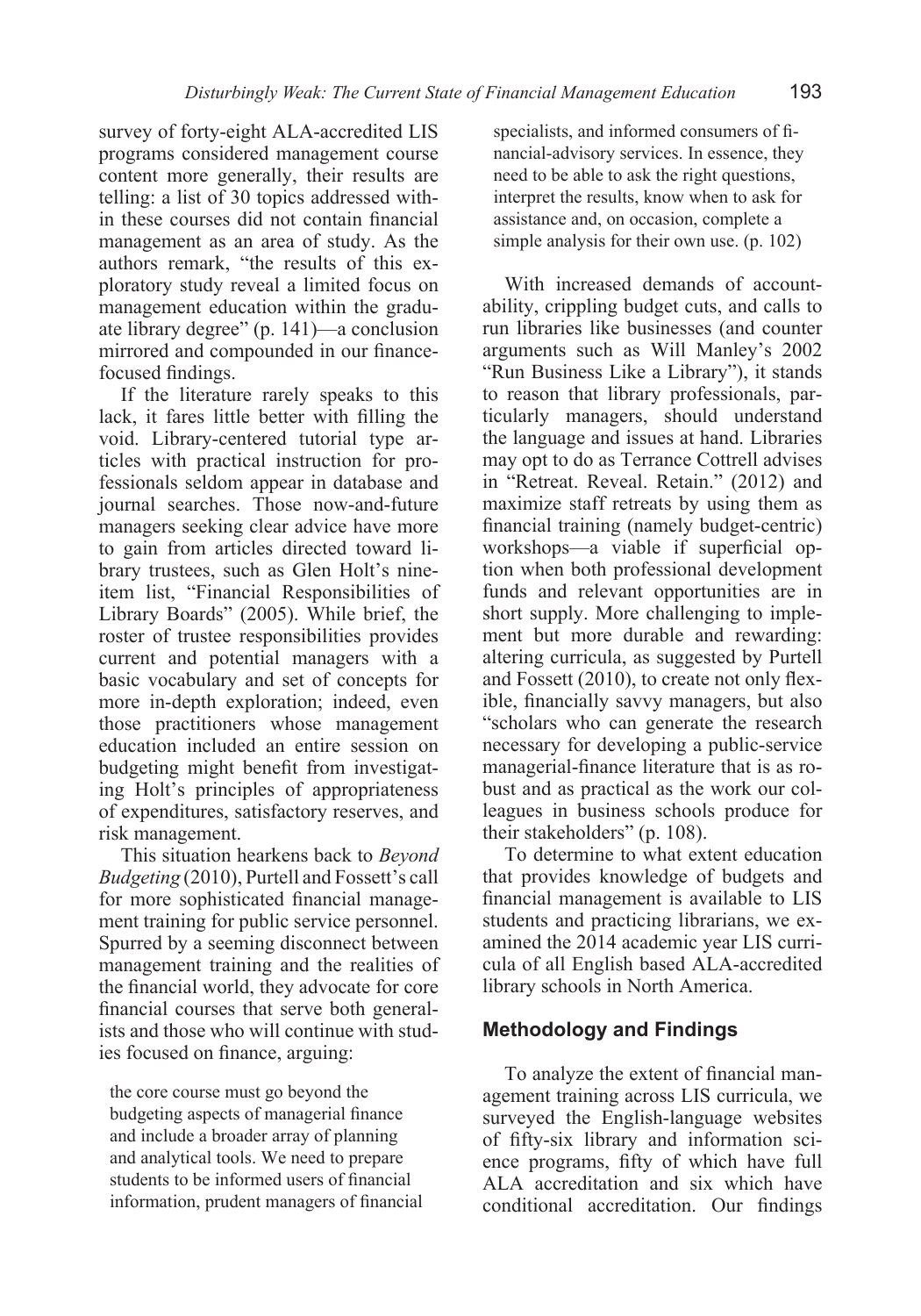drew from course catalogs and schedules, degree requirements, the contents of sixtytwo syllabi both found online and obtained from relevant faculty and adjunct instructors, as well as email requests to LIS faculty members seeking more information or clarification about their specific financial management courses. To get the broadest sense of the financial management education offered to students, we considered not only those classes devoted solely to such material or to general administration and management, but also those courses that included some element of financial literacy instruction, such as school library or collection development. While we focused on master's level programs, we also surveyed doctoral and continuing education courses to ascertain the level of financial training offered to all students in the field.

#### *Financial Management Courses*

Of the fifty-six programs surveyed, only ten (18%) offered courses devoted to financial management, nine at the master's level and one as a doctoral level course. While seven of these were offered as semesterlong courses for standard levels of credit, three had some form of truncation or irregularity, for example as a three-week, onecredit course or as one of several rotating topics assigned to a particular course number. None of these courses was required for degree completion, with the exception

of the doctoral course, which was required of PhD students enrolled in the Leadership and Management track at Simmons.

Investigation of the respective program websites and emails to pertinent faculty for these ten courses resulted in eight syllabi made available for examination. These documents, combined with reasonable inferences from course titles and descriptions, revealed that eight of the ten were broader scope finance courses and two restricted their scope to budgetary topics alone.

#### *General and School Library Management Courses*

While the percentage of courses devoted solely to financial management was small, we also acknowledged that general library management courses might also contain sessions devoted to financial management. Therefore, we also investigated library general management courses at these schools in order to ascertain the amount of time devoted to financial management topics.

Across the fifty-six LIS programs surveyed,  $96\%$  ( $n = 54$ ) offered general management courses, and, in turn, 74% (*n* = 41) of those schools required a management course component for degree completion (See Figure 1).

Analysis of thirty-three available syllabi for these forty-one general library



# **Management Courses Across Fifty-Six Programs**

**Figure 1.** Management Courses Across Fifty-Six Programs.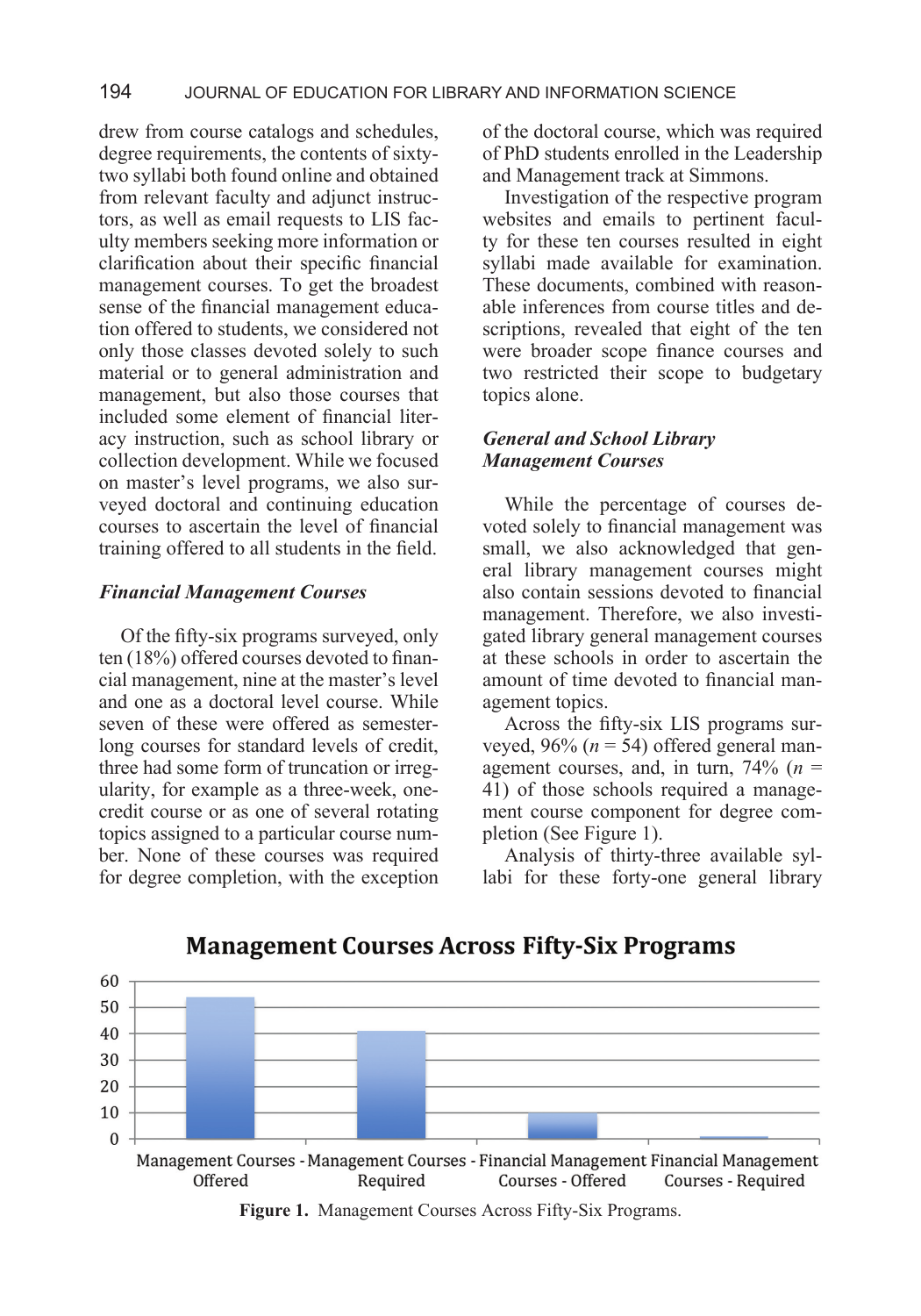

**Figure 2.** Management and Other Courses with attention to Finance.

management courses showed that the nineteen of them offered at least one relevant class session and one course offered as many as four relevant sessions. To be more specific: twelve courses had one session focused or partially focused on finance, one had two sessions, five had three sessions, and one devoted four sessions to the topic. The remaining fourteen courses with available syllabi had unclear or nonexistent attention to finance; that is, over forty percent of management courses had no identifiable finance training for LIS master's students and, presumably, future library managers.

Factored into this data are courses offered as part of a menu of choices within a mandated management or specialization module, regardless of whether their title and content explicitly reflected a management focus, such as "Public Libraries." In three such cases, students were required to choose three of six courses—thus providing no guarantee that they would receive focused management training, let alone exposure to financial management best practices.

In programs offering K–12 certification, some form of management education is almost always required, most often under the rubric of "Administration of School Library Media Programs" or similar titles. Of the twelve courses with available syllabi focusing on administration of school library media courses surveyed in this study, one-hundred percent devoted at least one week and/or a course assignment to financial considerations in the form of budgets and, to a lesser extent, fundraising. Though we could not obtain syllabi for the remaining eighteen school library media courses we identified, the consistent evidence from the other twelve strongly implies that their counterparts would pay similar attention to the financial aspects of school library management. This focus on money matters reflects the particular responsibilities of school librarians, who routinely find themselves managing the library unit in the K–12 environment.

#### *Other, Non-Management Courses*

Further exploration of the surveyed programs' course catalogs revealed that fortyfive courses (such as "Academic Libraries" or "Special Libraries") across twenty-one of the fifty-six schools (38%) offered some aspect of financial management training, or at least provided an awareness. Examination of sixteen syllabi available for such courses revealed that nine spent one class session and/or project focused or partially focused on finances; however no course exceeded one class session's worth of study (See Figure 2). Similar to courses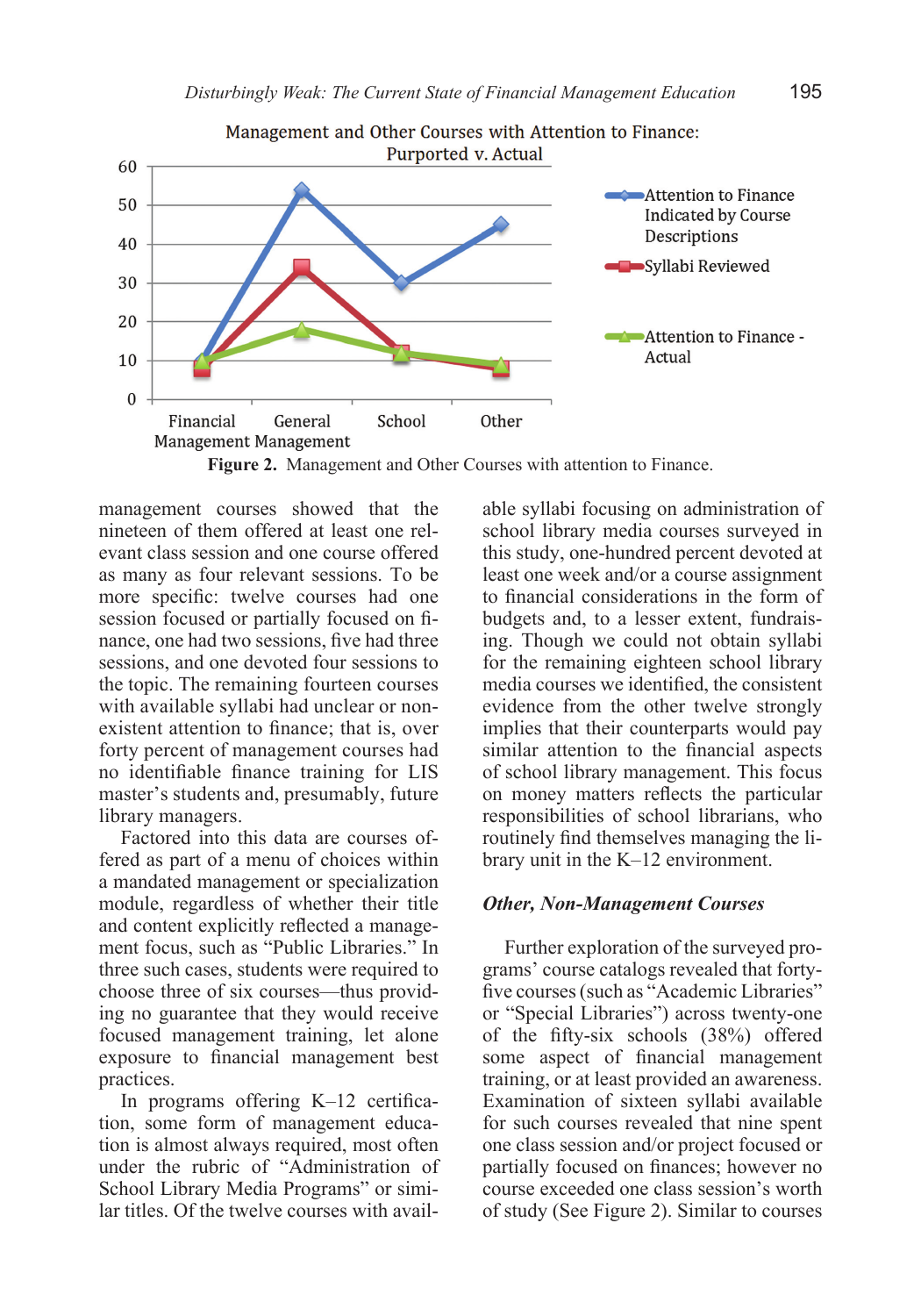## 196 JOURNAL OF EDUCATION FOR LIBRARY AND INFORMATION SCIENCE

in school library tracks, these specialized courses generally focused on unit budgets rather than overall library financial management. An exception was found in marketing classes, which also covered finance cursorily and only from the perspective of public relations.

LIS curricula, then, is ripe for growth in financial management training. The current general lack of such focus in accredited LIS programs may have been one impetus behind an emerging online program through the Marshall School of Business at the University of Southern California (USC). The Master of Management in Library and Information Science, offered in collaboration with the University Libraries, is currently in the process of seeking ALA accreditation; disappointingly, its brochure, (http://librarysciencedegree.usc. edu/?Access\_Code=USC-MMLIS-SEO2&utm\_source=kp\_traffic&utm\_ medium=referral&utm\_campaign=s\_ searche) lists no specific financial management courses at the time of this writing.

#### **Conclusion**

Sound financial management is a critically important key to the success of any library. As financial resources become scarcer in most settings, and as expectations of accountability for managers' performance continue to rise, the requirement for the library director and middle level managers to possess a sound knowledge of financial management becomes essential, regardless of the size of the library.

We began our examination of the extent to which financial management knowledge and skills are available to students and practitioners in our profession with considerable skepticism about finding a rich array of available for-credit courses. Our study of current (2014) LIS programs' curricula uncovered but a few relevant offerings, none of which were required for completion of a general master's level program. Although many accredited LIS programs require some sort of general library management course for program completion, only a small percentage of these courses offered even a brief focus on financial management. Most K-12 certification programs require management training; although such courses consistently devote time to financial considerations, students preparing for careers in other LIS professional sectors do not have general access to opportunities to learn about financial management applicable to their professional setting.

This investigation has revealed the apparent inadequacy of financial management training in accredited ALA LIS schools. But this is only one part of a potentially larger problem in our profession. The other questions that we posed at the beginning of this article also need to be addressed, viz.: (1) is there a solid corpus of library financial management textbooks available for current librarians and librarians in training; (2) are there sufficient library continuing education venues available in North America to provide this training; and (3) are librarians with library financial management responsibilities well-trained enough to manage library finances competently and effectively? Answering these questions requires different approaches and research designs and therefore have not been addressed here.

The LIS professions are changing rapidly. Today's—and tomorrow's—environments feature changes brought about by new technologies, compel new types of collaborations, and require of successful managers and leaders a long list of skills and expertise, not the least of which is competence in financial management. In light of these demands, we must once again revisit the composition and length of our educational programs so as to accommodate the fundamental, traditional, and emerging needs of professionals. Similarly, we must encourage our professional organizations' careful consideration and enhancement of their own menu of educational programs available to members.